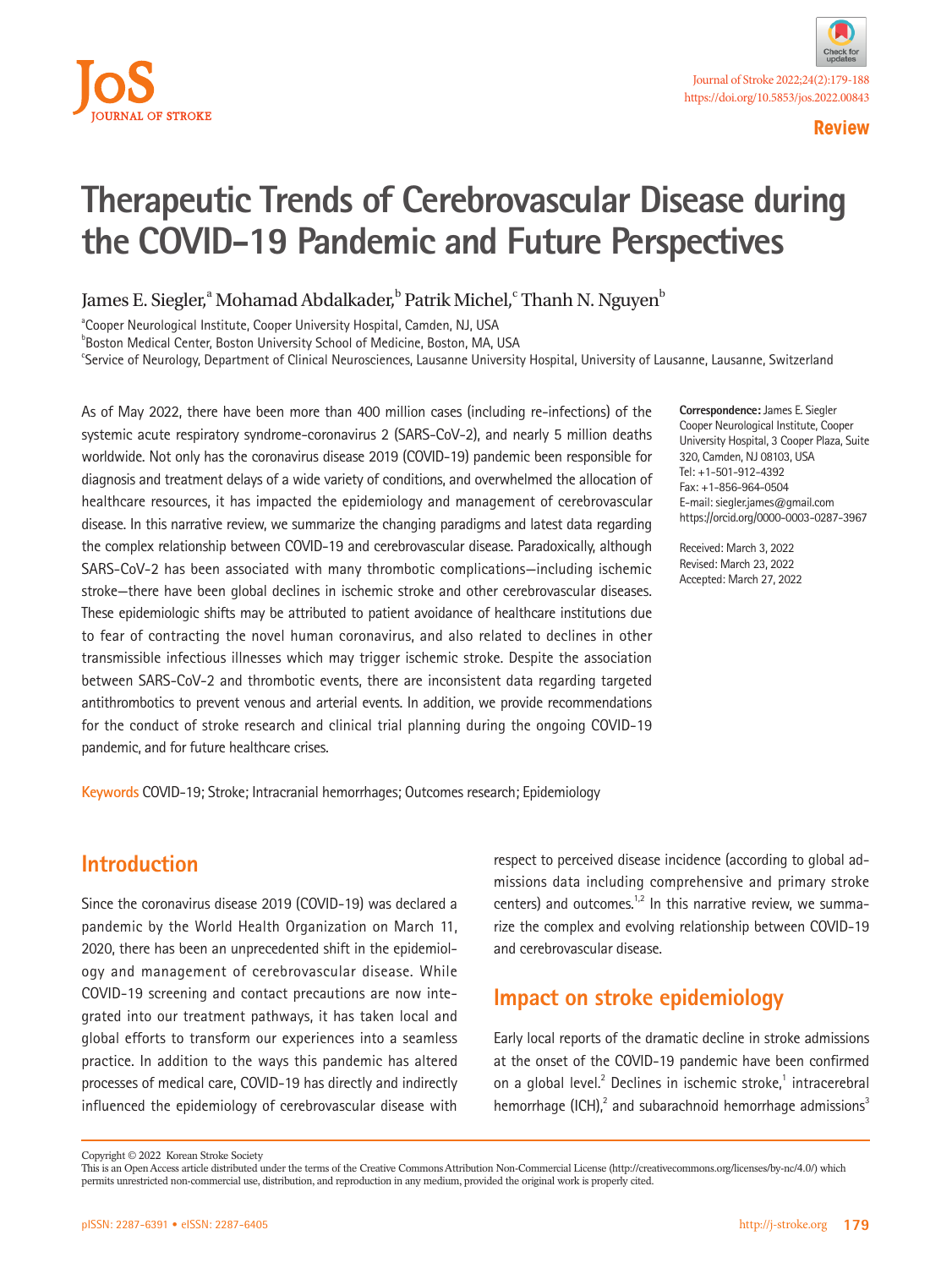have been shown to inverse correlate with the surge in COVID-19 admissions.<sup>2,4</sup> However, declines were observed irrespective of the burden of COVID-19 and the high-, intermediate-, or low-stroke volumes at hospitals.<sup>2</sup> Importantly, the decline in stroke rates have been observed in large observational cohorts of health care institutions, and while they likely reflect a precipitous decline in the true incidence of cerebrovascular disease during the COVID-19 pandemic, we cannot say with certainty that the epidemiology of cerebrovascular disease has been altered by the pandemic. Without population-based cohort data, we cannot know the extent of this misclassification bias. Therefore, any change in the incidence rate of cerebrovascular events described in this narrative review is purely a reflection of the change in new diagnoses made in a health care setting.

There are several hypotheses that may explain the global reduction in the incidence of acute cerebrovascular disease. Zhao et al.<sup>5</sup> reported a 40% decline in hospitalizations due to stroke across 280 centers in China, with a 27% decline in the use of intravenous thrombolysis (IVT) and a 25% decline in the use of endovascular thrombectomy (EVT). The most common reasons patients avoided the hospital were fear of contracting the virus (93.8%) while lack of sufficient public transportation (46.7%) and insufficient first aid knowledge (35.2%) were other barriers observed in this study.

In addition to fear of contracting the virus, the incidence of new acute stroke diagnoses may have declined due to social distancing and other practices (e.g., use of face masks). With this hypothesis, the true incidence rate of stroke may have been unaffected, but those with milder symptoms may have been unaware of their deficits. Indeed, several studies have indicated greater declines in new stroke diagnoses among those with milder symptoms.<sup>6,7</sup> However, none of these studies addressed social factors that may have contributed to the reduction in new stroke admissions.

While many social factors likely contributed to the decline in stroke diagnoses, there is also a biological explanation as to why fewer ischemic strokes have been reported during the first wave of the pandemic—the decline in rate of other transmissible infections. Certainly, the rate of worldwide COVID-19 diagnoses climbed exponentially between December 2019 and May 2020 (with weekly averages exceeding 100,000 new diagnoses by this time); however, the rate of other infections declined precipitously. As a surrogate for transmissible infectious illnesses, influenza has been one of the most widely prevalent and thoroughly studied infection since the COVID-19 pandemic. Rates of influenza, which are typically highest during the winter months, reached an all-time low in the United States short-

ly after COVID-19 was declared a national emergency on March 1, 2020.<sup>8</sup> Infections are known to precipitate a systemic inflammatory response, increasing platelet and leukocyte activation,<sup>9</sup> ultimately culminating in cardio- and cerebrovascular events. That influenza can trigger acute ischemic stroke is further supported by observational cohort studies which have demonstrated a reduction in the risk of stroke with preceding vaccination.<sup>10</sup>

Certainly, one can argue that with increasing rates of COVID-19, the risk of stroke due to systemic inflammation from COVID-19 should also have increased. In spite of our heightened concern for COVID-19 and its many complications, influenza and other transmissible infectious conditions had historically exceeded the systemic acute respiratory syndrome-coronavirus 2 (SARS-CoV-2) on a global scale. One meta-analysis estimated that during recent years, there have been nearly 6 million annual hospitalizations for over 32 million annual lower respiratory infections due to influenza.<sup>11</sup> By May of 2020 when we observed a global plateau in the decline of new strokes, $2$  only 4 million COVID-19 cases had been confirmed, according to Our World In Data.<sup>12</sup> Therefore, the sharp reductions in influenza and other transmissible infections (despite the rise in SARS-CoV-2) may have partly mediated the temporary decline in new ischemic stroke diagnoses. This decline has now reversed, and as of May 2022, the current rate of new COVID-19 diagnoses is more than 200 million per annum—more than six times the number of annual infections due to influenza.

### **Impact on stroke outcomes**

Several studies have examined the intersections between ischemic stroke, reperfusion therapies, concomitant COVID-19, and their outcomes. While absolute rates of  $IVT<sup>1</sup>$  and EVT<sup>2,13</sup> have declined globally, we have no reason to suspect either reperfusion treatment would be less effective in patients with COVID-19. Short-term outcomes among patients treated during the COVID-19 pandemic have been reported poorer across multiple cohort studies; however, most of these did not adjust for SARS-CoV-2 status or address the differential severity of disease among those who were admitted during pandemic months. Much of the difference in poorer stroke-related outcomes may be attributed to the severity of COVID-19 itself. For example, data from Get-With-the-Guidelines-Stroke, including 41,971 patients treated across 458 United States hospitals reported a four-fold higher odds of in-hospital mortality (adjusted odds ratio [OR], 4.34; 95% confidence interval [CI], 3.48 to 5.40) and lower odds of discharge without disability (adjusted OR, 0.65; 95% CI, 0.52 to 0.81).<sup>14</sup> These results have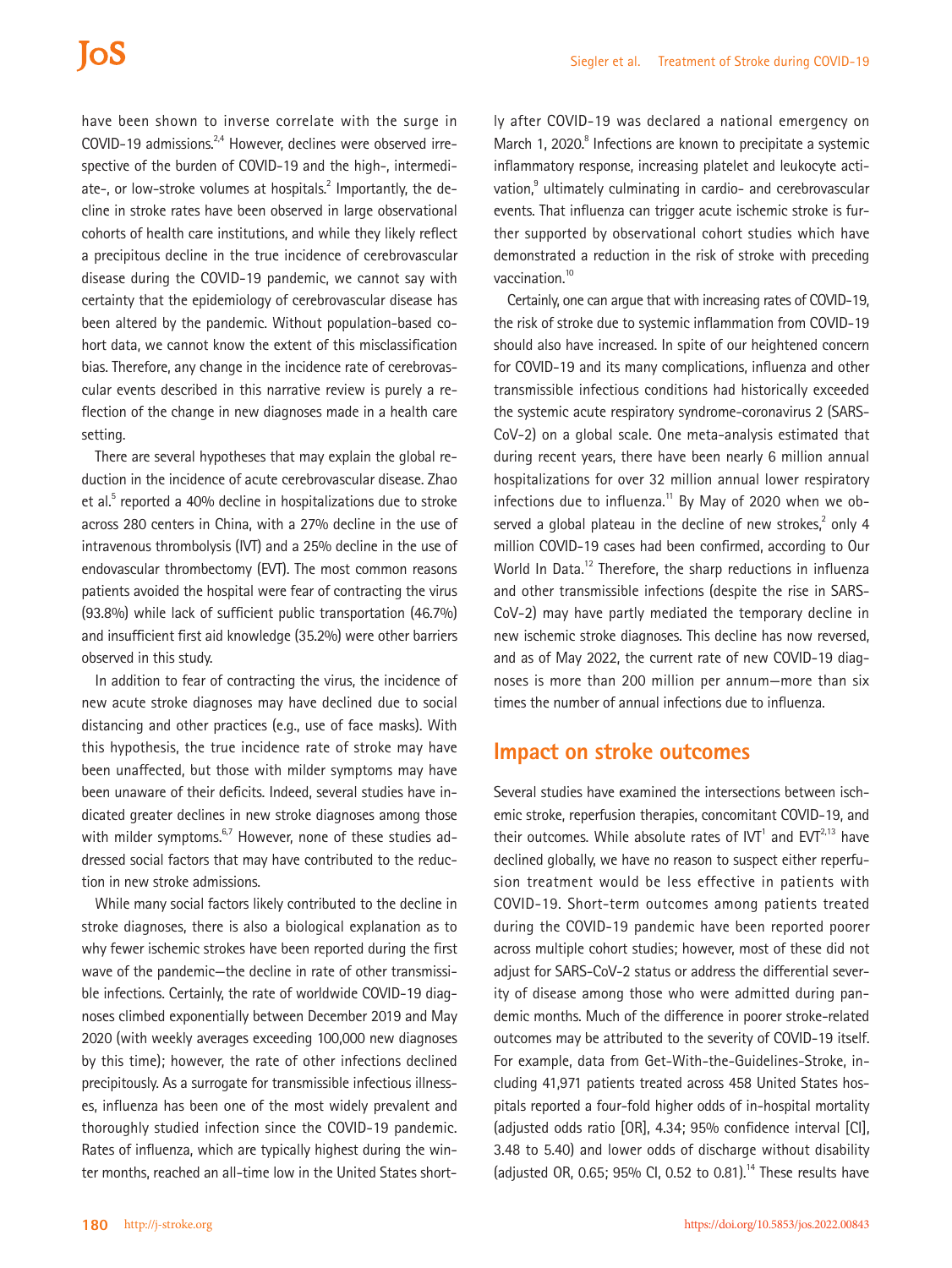been validated in a cohort of 54 centers in the Cerner network,15 however, neither model adjusted for IVT.

#### **Stroke reperfusion therapies in COVID-19**

The safety of acute IVT and EVT in COVID-19 patients has been an area of active investigation during the pandemic. In the Get-With-the-Guidelines-Stroke database, IVT was not associated with a higher rate of symptomatic ICH among COVID-19 versus non-COVID-19 patients (adjusted OR, 0.79; 95% CI, 0.36 to 1.75).<sup>14</sup> Independently, investigators querying the Vizient Clinical Data Base (representing 46 states, 166,586 stroke patients) reported ICH (9.6% vs. 6.6%, *P*<0.001) and subarachnoid hemorrhage (2.8% vs. 2.0%, *P*=0.01) rates were both nearly 50% higher among stroke patients with COVID-19 versus those without COVID-19.<sup>16</sup> Thrombolytic and EVT utilization were both lower among COVID-19 patients, so while this is unlikely to have confounded the higher rate of hemorrhagic complications, there was no specific analysis among patients treated with reperfusion therapies. In a separate cohort study of 545 thrombolyzed patients (101 with COVID-19), the CAS-CADE initiative found no difference in hemorrhagic transformation among stroke patients with versus without COVID-19 who were treated with IVT.<sup>17</sup>

#### **ICH and COVID-19**

In general, spontaneous ICH is an uncommon complication of COVID-19, with pooled estimates indicating an approximately 0.5% incidence among hospitalized patients.<sup>18</sup> The majority of COVID-19 patients with ICH were anticoagulated prior to the hemorrhage event; however, the incidence rate of ICH exceeds what is typically seen in other medical conditions. Furthermore, the mortality rate in COVID-19 patients with ICH (nearly 50%) is also reflective of the uniqueness and severity of this complication. Endothelial injury likely plays a role in tissue vulnerability and is discussed in 'Pathophysiology of thrombosis in COVID-19' below. As a mechanism in primary/spontaneous ICH, endothelial injury from direct viral invasion via the angiotensin converting enzyme receptor may lead to breakdown in the blood-brain barrier and ICH. The considerable systemic inflammation with massive cytokine release may also contribute to this process, and even result in the well-described para-infectious inflammatory condition acute hemorrhagic necrotizing encephalopathy.<sup>19</sup> Coagulopathy is also common in critical illness, and some COVID-19 patients will have a modest reduction in platelet count and/or prolonged prothrombin time,<sup>20</sup> as well as marked elevations in tissue plasminogen activator with ex vivo evidence of enhanced clot lysis.<sup>21</sup> The numerous potential mechanisms in which ICH occurs among COVID-19 make it

### **Pathophysiology of thrombosis in COVID-19**

Although there was a transient, global decline in new stroke diagnoses during the first wave of the pandemic, clinicians began to take notice of the association between COVID-19 and thrombotic risk. Some of the earliest reports estimated the risk of stroke among hospitalized patients with COVID-19 between 1% and  $5\%$ ,<sup>1,2,4,22</sup> with a higher risk among more critically ill patients, patients with higher D-dimer levels and other laboratory biomarkers of inflammatory activity.<sup>23</sup> Conversely, the rate of COVID-19 among patients hospitalized with stroke has been reported to range from  $1.5\%$  to  $3.3\%$ .<sup>1,24</sup> Although the risk of cerebrovascular disease has not been specifically studied among the emerging variants, the omicron variant may have milder severity with a lower risk of hospitalization when compared to the delta<sup>25</sup> and other variants. This warrants further exploration as the potentially milder omicron variant takes foothold around the world.

One of the major mechanisms of COVID-19 coagulopathy pertains to platelet activation. This mechanism following viral infection, which has been termed "thromboinflammation," is complex and beyond the scope of this review. In essence, multiple simultaneous pathways become activated following SARS-CoV-2 infection, including neutrophil activation, tissue factor expression,<sup>26</sup> fibrin deposition, interleukin 6 release,<sup>27</sup> matrix metalloproteinase production, $^{28}$  and others, $^{29}$  which facilitate thrombus formation.<sup>30</sup> This hematopathology has been implicated in MI, acute ischemic stroke in COVID-19, and other states of systemic inflammation. Levels of circulating soluble P-selectin (which activate platelets) are found to be elevated in patients with severe COVID-19 $<sup>31</sup>$  and are thought to medi-</sup> ate much of the platelet-leukocyte interaction and microthrombi formation in the pulmonary capillary bed and coronary vasculature in these patients. For these reasons—and in the absence of better evidence for antithrombotic treatment in ischemic stroke—conventional antithrombotic regimens are recommended for secondary stroke prevention, with anticoagulation recommended when indicated for other purposes. $32$ 

A second consequence of COVID-19 is endothelial dysfunction, which has been observed histopathologically across many organ systems.<sup>33</sup> Endothelial injury with or without inflammation has been implicated in acute cerebral infarction, ICH, and posterior reversible encephalopathy.<sup>34</sup> Markers of endothelial dysfunction, such as circulating levels of angiopoietin-2, $35$  von Willebrand activity,<sup>36</sup> and inflammatory cell accumulation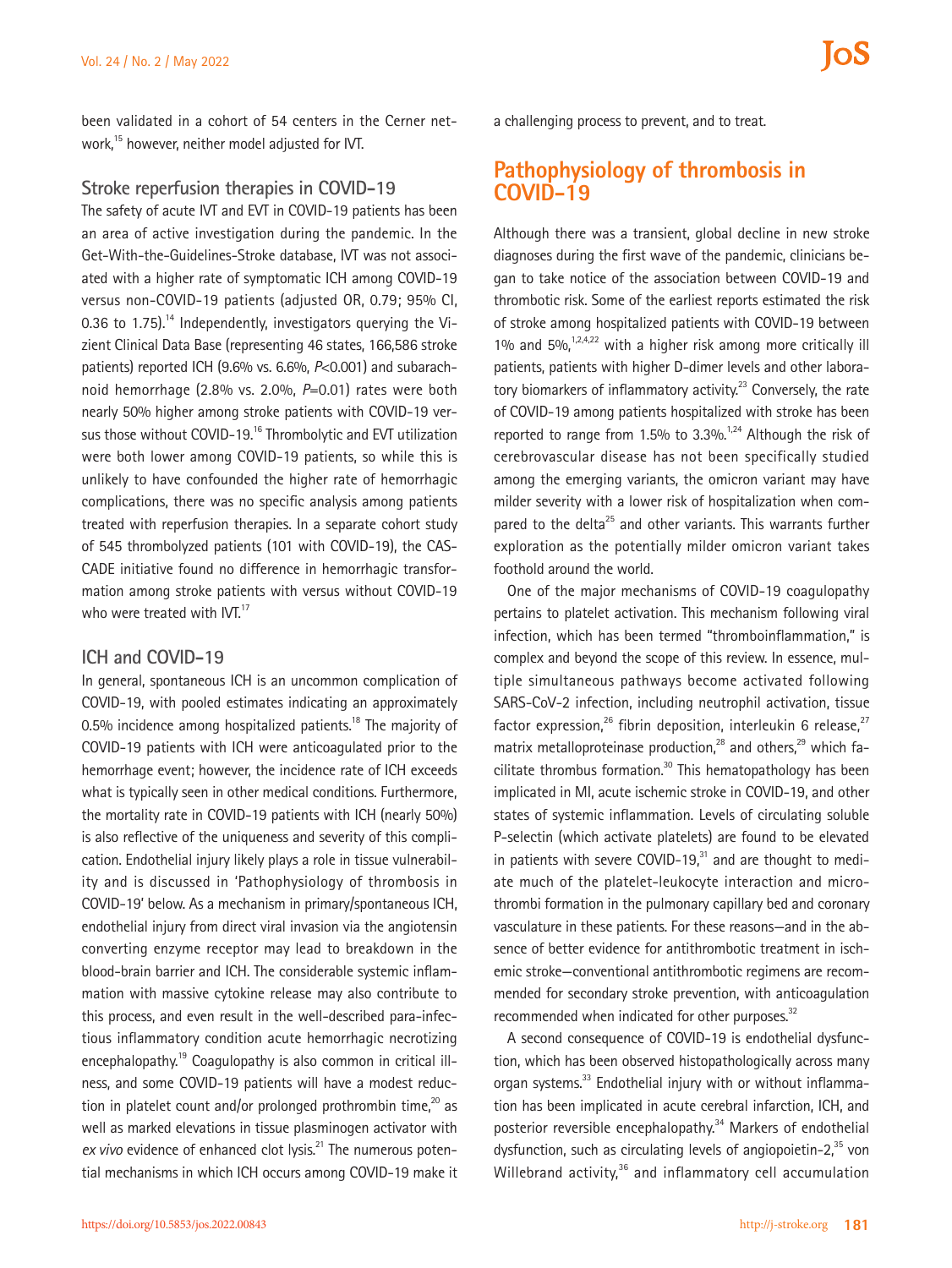within the endothelium, $37$  have been found in patients with COVID-19, and have been strongly attributed to severity of illness, ICU admission, and early mortality. Intracranial vessel wall enhancement on magnetic resonance imaging (MRI) in patients with acute stroke and multifocal microhemorrhages has been explained by endothelial inflammation in this condition;<sup>38</sup> however, post-mortem data has not shown consistent perivascular inflammatory infiltration.

Thirdly, COVID-19 has been associated with disruptions in the coagulation cascade. This mechanism may explain the disproportionate risk of venous thromboembolism and multifocal pulmonary emboli in patients with COVID-19 and critical illness.<sup>39</sup> Nearly one in five patients who are critically ill from COVID-19 may develop a venous or pulmonary thromboembolism, according to one recent meta-analysis.<sup>40</sup> In a targeted population of noncritically ill patients with COVID-19, many of whom had elevated D-dimer levels, investigators from the trials, Accelerating COVID-19 Therapeutic Interventions and Vaccines 4 ACUTE (ACTIV-4a), Antithrombotic Therapy to Ameliorate Complications of COVID-19 (ATTACC), and Randomized, Embedded, Multifactorial Adaptive Platform Trial for Community-Acquired Pneumonia (REMAP-CAP) reported therapeutic anticoagulation was associated with a significant 1.9% absolute risk reduction in thrombotic events, with a 1.0% absolute increase in major bleeding events.<sup>41</sup> However, the benefit of therapeutic anticoagulation in largely noncritically ill patients with elevated D-dimer was not confirmed in the AntiCoagula-Tlon cOroNavirus (ACTION) randomized clinical trial.<sup>42</sup> Furthermore, there was no advantage of therapeutic anticoagulation from the ACTIV-4a, ATTACC, and REMAP-CAP investigation of critically ill patients with COVID-19, $43$  nor was there benefit of anticoagulation in the recently completed Intermediate vs. Standard-Dose Prophylactic Anticoagulation in Critically-ill Patients with COVID-19 (INSPIRATION) randomized controlled trial.<sup>44</sup>

Coupled with the high risk of thrombotic events in COVID-19 is the relatively high risk of systemic bleeding. In one meta-analysis, an estimated 7.8% of hospitalized patients with COVID-19 (95% CI, 2.6% to 15.3%) experience major bleeding.40 This risk increases considerably with therapeutic anticoagulation (21.4%), but vastly exceeds what has been reported in other conditions that lead to critical illness.<sup>45</sup> It may be, in part, due to the high risk of major bleeding in COVID-19 that there have been no consistent benefits of therapeutic anticoagulation over routine thromboprophylaxis in hospitalized patients with COVID-19. In addition, the associated multi-organ dysfunction, prolonged use of enteral feeding tube, and requirement for mechanical ventilation among COVID-19 pa-

tients with respiratory failure likely contribute to the higher risk of bleeding in this population.<sup>46</sup>

Altogether, the risk of venous and arterial thrombotic events are high, but this risk is matched by the equally worrisome risk of major bleeding. Clinical trial and observational cohort data suggest there may be a small benefit of therapeutic anticoagulation earlier in the course of COVID-19 when illness is milder, albeit with a significant risk of major bleeding. It is possible that heparin, due to its pleiotropic mechanisms and anti-inflammatory activity, may be the preferred agent in thromboprophylaxis and therapeutic anticoagulation. However, there remain no randomized clinical trials targeting ischemic stroke prophylaxis or secondary prevention with antithrombotics in COVID-19. Conventional antithrombotic practices, including single or combination antiplatelet strategies (unless anticoagulation is indicated) are recommended until better evidence becomes available.<sup>32</sup>

### **Management paradigms**

The surge in COVID-19 cases over the preceding 2 years has tremendously impacted the allocation of healthcare resources, systems of care in cerebrovascular disease, $47$  and a wide variety of other medical conditions.

#### **Acute reperfusion therapies**

Parallel to the decline in stroke admissions was a decline in emergent reperfusion therapy use during the first wave of the COVID-19 pandemic. One early study of 280 centers in China<sup>5</sup> reported a 27% absolute decline in the use of IVT could be attributed in part, to delays for COVID-19 screening (63.0%), as well as febrile patients using stroke examination resources (30.8%), and lack of available medical personnel (15.9%), which the authors attribute to the rising rate of COVID-19 diagnoses exceeding available health care providers.

While there have been declines in absolute numbers of patients treated with reperfusion therapies for acute ischemic stroke, the relative proportion of patients treated with EVT has risen. A recent meta-analysis of 46 observational cohort studies (including 129,491 patients) reported a 24% increase in the odds of EVT during pandemic months when compared to a prior control period.<sup>48</sup> This is likely, at least in part, explained by the higher proportion of patients having more severe strokes at presentation, $7$  with a 63% higher odds of having a large vessel occlusion.<sup>48</sup> The absolute numbers of new large vessel occlusions do not appear to have changed substantially. However, of total stroke admissions, the relative decline in new mild stroke diagnoses (or patients with milder symptoms avoiding health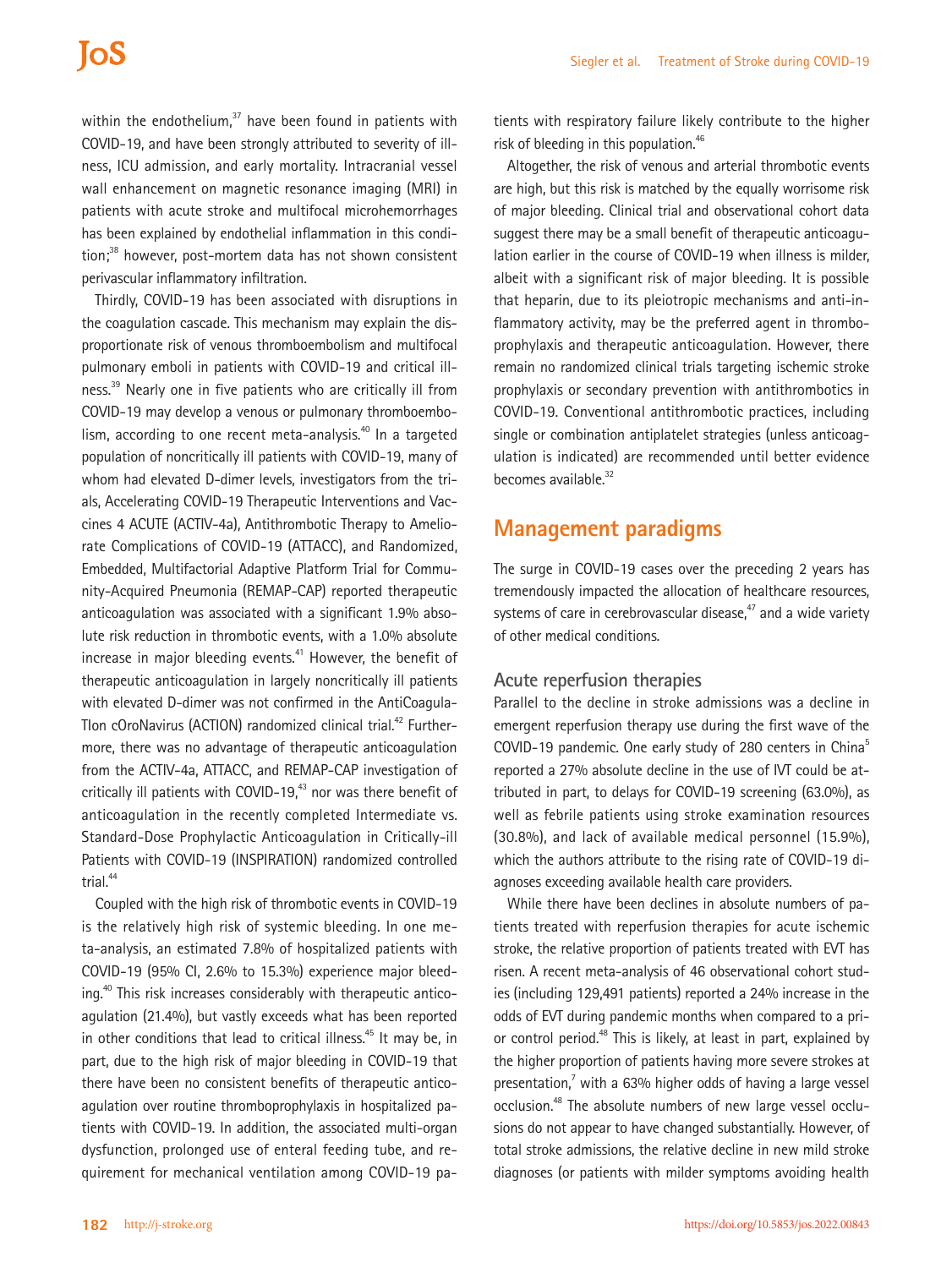care institutions) has contributed to a proportional rise in severe strokes due to intracranial occlusion.

#### **Acute stroke treatment throughput**

Undertreatment of acute ischemic stroke (and delays in treatment with reperfusion therapies) have been reported elsewhere in the world. Observational data from stroke centers in the United States<sup>14,49</sup> and elsewhere<sup>50,51</sup> have reported small, but significant differences in reperfusion treatment time during the first wave of the pandemic as compared to preceding control periods. While there have been delays in stroke care, there has been a rising interest in simplifying acute stroke triage and expediting acute care.<sup>52</sup> The adoption of tenecteplase as the standard thrombolytic (over alteplase) has been associated with significant reductions in door-to-needle times during the COVID-19 pandemic.<sup>53</sup> Tenecteplase requires less nurse-patient contact and administration maintenance, which can reduce transmission of SARS-CoV-2, and as a single bolus (rather than infusion) may permit faster transfers between primary and endovascular-capable stroke centers.54

Observational cohort studies have also evaluated the utility of advanced neuroimaging in EVT patient selection. Computed tomography (CT) perfusion and MRI with or without magnetic

resonance perfusion may help identify patients likely to benefit the most from EVT, but these modalities can significantly delay endovascular treatment.<sup>55</sup> The BEYOND SWIFT (Bernese-European Registry for Ischemic Stroke Patients Treated Outside Current Guidelines With Neurothrombectomy Devices Using the SOLITAIRE FR With the Intention for Thrombectomy) investigators reported an average EVT delay of 30 minutes when MRI was used over CT, although use of CT in patient selection led to a blunted EVT treatment effect.<sup>56</sup> Importantly, patients selected by CT alone still experienced a higher rate of functional recovery when compared to untreated historic controls with large vessel occlusion.<sup>57</sup> The investigators also concluded in a separate study that EVT for patients with CT- or MRI-based Alberta Stroke Programme Early CT Scale (ASPECTS) scores of 0–5 remains more effective than medical management for patients treated within 6 hours of last known well. $^{58}$  In the global CT for Late EndovasculAr Reperfusion (CLEAR) study.<sup>59,60</sup> including 1,604 patients treated exclusively in the late window, the use of CT alone was associated with a significant 17 minute reduction in arrival to skin puncture when compared to patients selected by CT perfusion, and a 22 minute reduction in time to skin puncture versus MRI-selected patients (*P*<0.001). Furthermore, there was no difference in the primary outcome

**Table 1.** Utilization of the estimands framework to address intercurrent events (such as COVID-19 diagnosis in a trial patient)

| Strategy name                  | Approach                                                                                                                                                                                                                                                                                                                                                                                                             | Limitations                                                                                                                                                                                                                                                                                                                                                       |
|--------------------------------|----------------------------------------------------------------------------------------------------------------------------------------------------------------------------------------------------------------------------------------------------------------------------------------------------------------------------------------------------------------------------------------------------------------------|-------------------------------------------------------------------------------------------------------------------------------------------------------------------------------------------------------------------------------------------------------------------------------------------------------------------------------------------------------------------|
| Treatment policy<br>strategy   | The trial is largely conducted on the "intention-to-treat" principle.                                                                                                                                                                                                                                                                                                                                                | The outcome must be acquired irrespective of IE (e.g.,<br>Mortality would be an acceptable outcome, given that it<br>can be determined in patients with or without COVID-19.<br>However, re-stenosis following angioplasty/stenting at 7<br>days may not be feasible in some critically ill COVID-19<br>patients who are too unstable to undergo repeat imaging). |
|                                | Hypothetical strategy Investigator imputes outcome data based on absence of IE for a given<br>patient.                                                                                                                                                                                                                                                                                                               | The outcome(s) may not accurately reflect a response or<br>association with the exposure due to confounding by the<br>IE (e.g., Intracranial hemorrhage risk can be estimated for<br>a patient, assuming they did not develop COVID-19).                                                                                                                          |
| Composite strategy             | The IE can be woven into one (or more) other outcomes into a<br>composite endpoint (e.g., development of COVID-19 or hemorrhagic<br>transformation following recanalization).<br>This is most useful when an IE can affect the outcome of interest, and<br>a pre-specified outcome can be selected knowing that the IE can<br>influence it (e.g., 90-Day functional dependence is influenced by<br>COVID-19 status). | This approach is less effective when the composite outcome<br>includes events which do not occur naturally, and when<br>the IE is not anticipated to influence the outcome of<br>interest (e.g., delayed extreme hypertension [systolic blood<br>pressure >180 mm Hg] 90 days after stroke and/or<br>COVID-19).                                                   |
| While on treatment<br>strategy | The outcome variable should occur prior to the IE. This is advantageous<br>when there are repeated measures over time (e.g., Serial NIHSS scores<br>may be collected until the day the patient becomes symptomatic of<br>COVID-19, at which point remaining events are censored).                                                                                                                                    | This strategy is less effective when an IE may occur prior to<br>the index or primary outcome event (e.g., Readmission<br>within 30 days may be influenced by COVID-19 status).                                                                                                                                                                                   |
| Principal stratum<br>strategy  | This approach involves planned subgroup analysis of patients based on<br>IE. This is particularly useful if the relationship between the exposure<br>and outcome should exist within a particular population<br>(e.g., pre-specification of a subgroup analysis based on patients who<br>never develop COVID-19 during the study period).                                                                            | Sample size estimates need to account for expected IE<br>rate(s), which may require more funding or follow-up in<br>clinical trials.                                                                                                                                                                                                                              |

COVID-19, coronavirus disease 2019; IE, intercurrent event; NIHSS, National Institutes of Health Stroke Scale.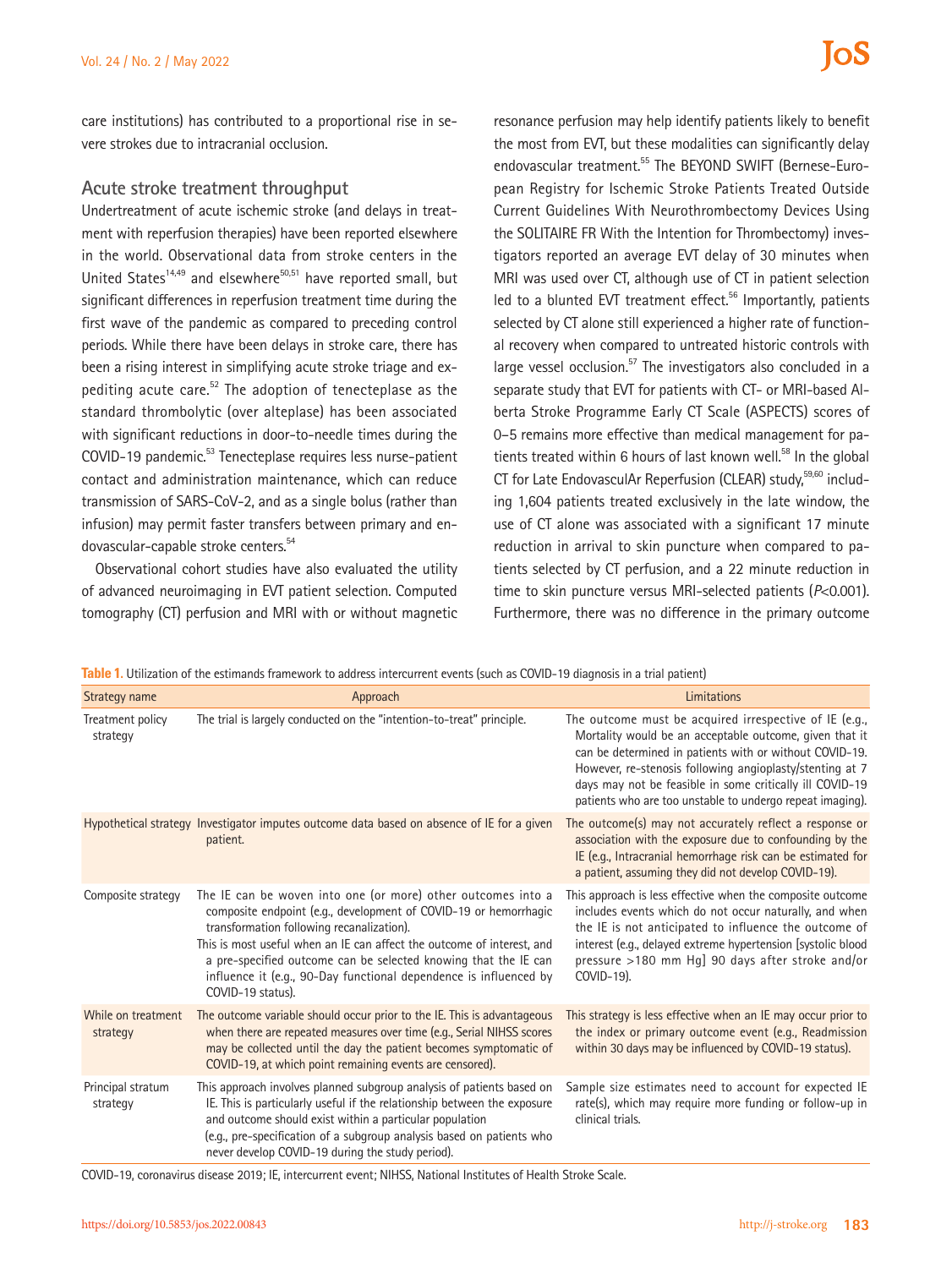# **ToS**

of a favorable 90-day modified Rankin Scale (mRS) shift for patients selected by CT versus CT perfusion (adjusted OR, 0.95; 95% CI, 0.77 to 1.17; *P*=0.64) or CT versus MRI (adjusted OR, 0.95; 95% CI, 0.80 to 1.13; *P*=0.55) in multivariable regression.

#### **Peri-procedural sedation during thrombectomy**

Among patients with (or suspected of having) COVID-19, it remains unclear whether general anesthesia (GA) or conscious sedation (CS) may be a preferable means of maintaining oxygenation during EVT. $61$  In a multicenter study of 458 patients undergoing EVT for large vessel occlusion stroke at the peak of the COVID-19 pandemic, more than half of the patients were intubated prior to EVT, leading to longer door to reperfusion time, higher in-hospital mortality, and lower likelihood of functional independence at discharge.<sup>62</sup> More interestingly, the majority of these sites were not intubating most patients for EVT pre-pandemic, but changed their practice following society recommendations.<sup>62</sup>

A meta-analysis from four randomized clinical trials pre-pandemic<sup>63</sup> suggested that GA is preferred over CS, and that GA is associated with a two-fold higher odds of successful recanalization (OR, 2.14; 95% CI, 1.26 to 3.62) and 90-day mRS of 0–2 (OR, 1.71; 95% CI, 1.13 to 2.59). While the included trials were rigorously designed, they were limited to single-center experiences with favorable outcomes of GA reported exclusively among exploratory endpoints. In light of the inconsistent evidence, and particularly lack of significant differences in primary endpoints across the published clinical trials, most academic societies recommend selecting mode of anesthesia based on individual need rather than a standardized practice.<sup>47,64</sup>

#### **Primary and secondary prevention strategies**

Prioritization of acute care in patients with COVID-19 has led to substantial losses in primary care and long-term secondary prevention of many conditions. Estimates from the United Kingdom suggest that deprioritization of primary care and delays in cancer screening will lead to a 5% to 17% increase in mortality across various solid tumor types, with a cumulative years of life lost totaling approximately 60,000.<sup>65</sup> Other studies have estimated considerable increases in undiagnosed or suboptimally managed mental health conditions,<sup>66</sup> and a number of vascular risk factors $67$  including diabetes, hypertension, dys-



Figure 1. Application of the estimands framework in stroke research during the coronavirus disease 2019 (COVID-19) pandemic. Image generated using biorender.com. SARS-CoV-2, systemic acute respiratory syndrome-coronavirus 2.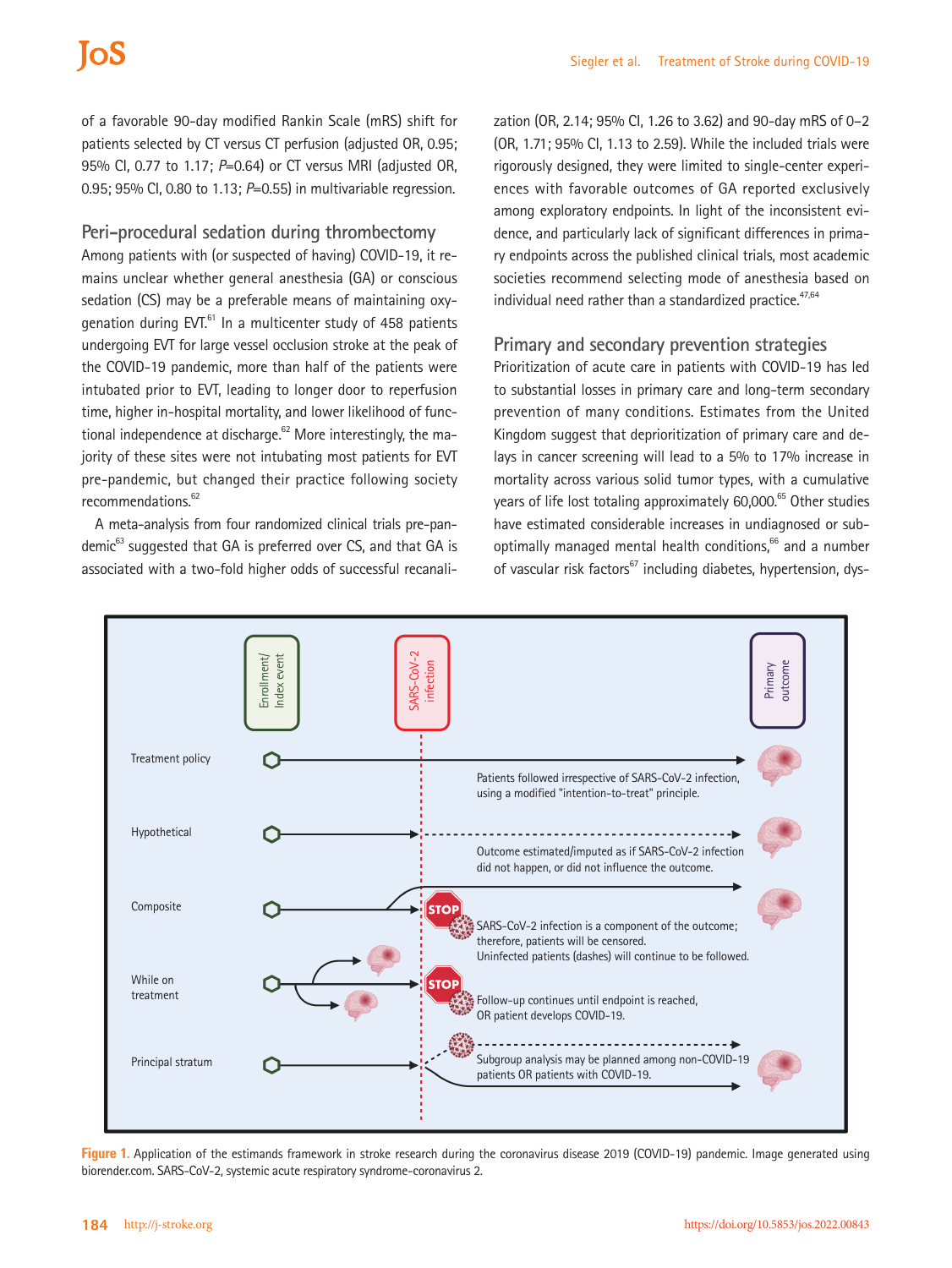lipidemia, chronic kidney disease, and coronary artery disease. Repurposing and shut down of inpatient rehabilitation centers has contributed to reduction in the number of acute stroke patients being discharged to rehabilitation facilities,<sup>68</sup> and more being discharged with greater disability to home.<sup>7</sup> The longterm consequences of these collateral effects of the pandemic may not be appreciated for years, but are likely to lead to greater morbidity and mortality among stroke survivors, and increase costs of care.

## **Future perspectives**

As the COVID-19 pandemic continues to shape our daily practice, it is imperative that we as clinicians and researchers do not underestimate its impact. We should be proactive in ways we can adapt to this disease rather than react to it.

As precautions are recommended to reduce in-person patient-provider contact, clinicians and trialists ought to incorporate remote methods of communication and follow-up, including telemedical care when possible. $69$  Telemedicine has a rich history in vascular neurology as an accessible, rapid means of emergent evaluation in patients with suspected acute stroke.<sup>70</sup> It also has been associated with greater use of acute reperfusion therapies, and lower early mortality in stroke.<sup>71</sup> Major limitations of telemedicine are that it may not be practical when imaging or laboratory testing are necessary, when internet or connectivity issues are present, and concerns remain as to reimbursement by some insurance payors. $72$ 

The impact of a pandemic on clinical trials cannot be understated. As summarized in this review, SARS-CoV-2 has established itself as a novel stroke mechanism, altered the global reporting of cerebrovascular events, and changed the way many patients prefer to interact with their health care providers. Furthermore, it is responsible for higher rates of vascular risk factors and protracted cognitive consequences, referred to as the "long-COVID" syndrome (or post-acute sequelae of SARS- $CoV-2^{73}$ ). In order to mitigate the collateral effects of a pandemic, some have suggested utilizing the estimands framework when conducting clinical trials and cohort studies.<sup>74</sup> This framework encourages prespecification of strategies to address intercurrent events that can confound randomized clinical trials (Table 1 and Figure 1). Based on the study methodology and primary/secondary outcome events, different approaches may be taken in order to address intercurrent events such as infection with SARS-CoV-2.

As we continue to battle the patient-level and public health consequences of the COVID-19 pandemic, we ought to continuously reappraise our treatment paradigms. Emerging variants

of SARS-CoV-2, such as the omicron variant, may be more contagious than the alpha variant; however, they have been associated with less severe systemic illness. Whether these newer variants are associated with similarly heightened thrombotic risk and the "long-COVID" syndrome may be challenging to study, but warrant exploration. Public health awareness regarding COVID-19—as well as its variants and vaccination safety/efficacy—delays in care due to contact precautions and decontamination procedures, and outpatient follow-up using

los

James E. Siegler reports speakers bureau (AstraZeneca) and consulting fees (Ceribell), unrelated to the present work. Thanh N. Nguyen reports research support from Medtronic.

in-person or remote means require constant vigilance in order to reduce the global impact of COVID-19 on stroke patients. The successful implementation of quality improvement studies which target these and other health care objectives should be shared with others to maximize the benefit in our global com-

## **Acknowledgments**

Thanh N. Nguyen reports research support from the Society of Vascular and Interventional Neurology.

## **References**

munity.

**Disclosure**

- 1. Nogueira RG, Qureshi MM, Abdalkader M, Martins SO, Yamagami H, Qiu Z, et al. Global impact of COVID-19 on stroke care and IV thrombolysis. *Neurology* 2021;96:e2824-e2838.
- 2. Nogueira RG, Abdalkader M, Qureshi MM, Frankel MR, Mansour OY, Yamagami H, et al. Global impact of COVID-19 on stroke care. *Int J Stroke* 2021;16:573-584.
- 3. Nguyen TN, Haussen DC, Qureshi MM, Yamagami H, Fujinaka T, Mansour OY, et al. Decline in subarachnoid haemorrhage volumes associated with the first wave of the COVID-19 pandemic. *Stroke Vasc Neurol* 2021;6:542-552.
- 4. Siegler JE, Cardona P, Arenillas JF, Talavera B, Guillen AN, Chavarría-Miranda A, et al. Cerebrovascular events and outcomes in hospitalized patients with COVID-19: the SVIN COVID-19 Multinational Registry. *Int J Stroke* 2021;16:437- 447.
- 5. Zhao J, Li H, Kung D, Fisher M, Shen Y, Liu R. Impact of the COVID-19 epidemic on stroke care and potential solutions. *Stroke* 2020;51:1996-2001.
- 6. Kansagra AP, Goyal MS, Hamilton S, Albers GW. Collateral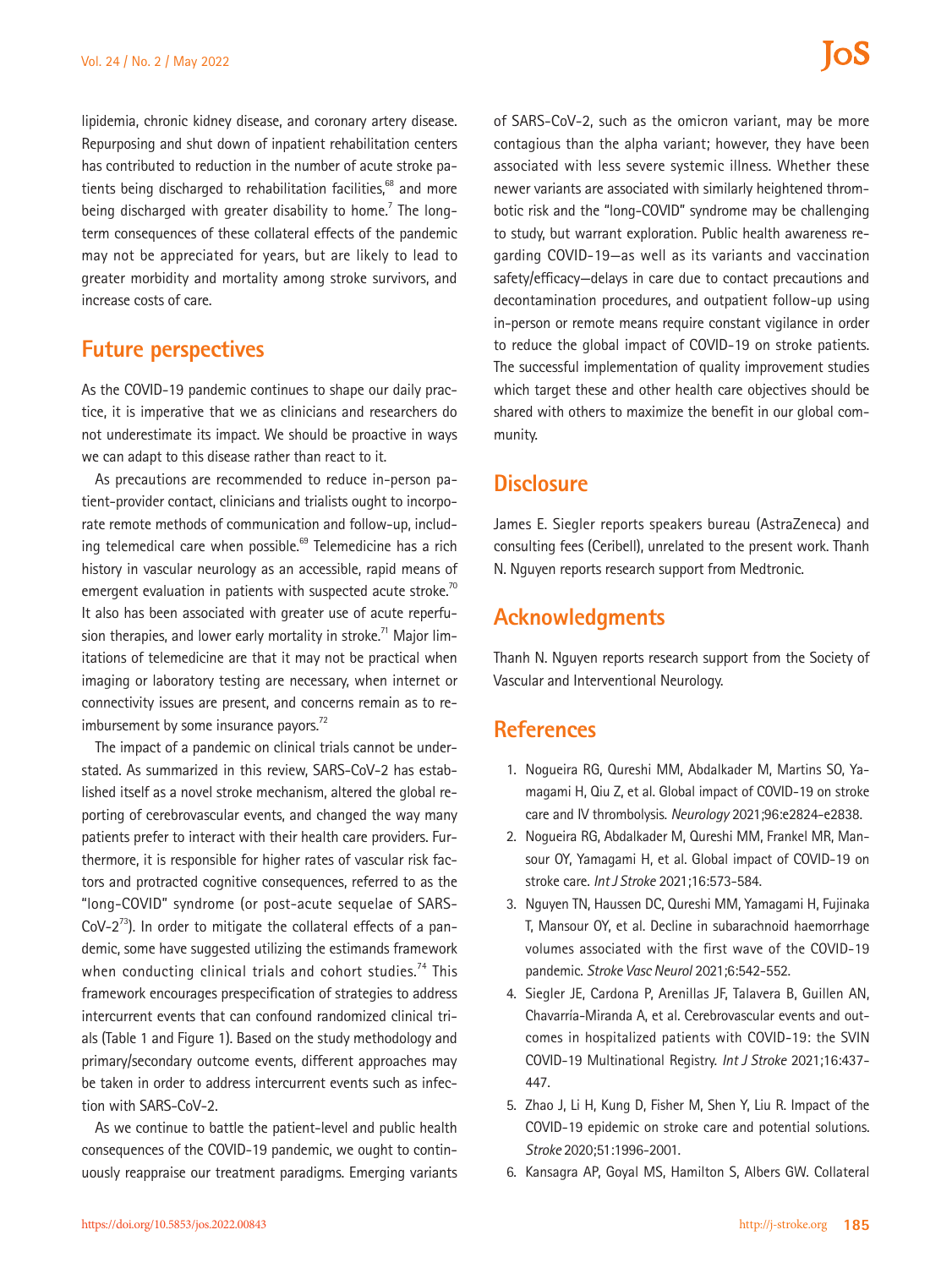# **IOS**

effect of COVID-19 on stroke evaluation in the United States. *N Engl J Med* 2020;383:400-401.

- 7. Ortega-Gutierrez S, Farooqui M, Zha A, Czap A, Sebaugh J, Desai S, et al. Decline in mild stroke presentations and intravenous thrombolysis during the COVID-19 pandemic: the Society of Vascular and Interventional Neurology Multicenter Collaboration. *Clin Neurol Neurosurg* 2021;201:106436.
- 8. Olsen SJ, Azziz-Baumgartner E, Budd AP, Brammer L, Sullivan S, Pineda RF, et al. Decreased influenza activity during the COVID-19 pandemic: United States, Australia, Chile, and South Africa, 2020. *MMWR Morb Mortal Wkly Rep* 2020;69: 1305-1309.
- 9. Htun P, Fateh-Moghadam S, Tomandl B, Handschu R, Klinger K, Stellos K, et al. Course of platelet activation and plateletleukocyte interaction in cerebrovascular ischemia. *Stroke*  2006;37:2283-2287.
- 10. Lee KR, Bae JH, Hwang IC, Kim KK, Suh HS, Ko KD. Effect of influenza vaccination on risk of stroke: a systematic review and meta-analysis. *Neuroepidemiology* 2017;48:103-110.
- 11. Lafond KE, Porter RM, Whaley MJ, Suizan Z, Ran Z, Aleem MA, et al. Global burden of influenza-associated lower respiratory tract infections and hospitalizations among adults: a systematic review and meta-analysis. *PLoS Med* 2021;18: e1003550.
- 12. Research and data to make progress against the world's largest problems. Our World in Data. https://ourworldindata. org. Accessed April 8, 2022.
- 13. Yavagal DR, Saini V, Inoa V, Gardener HE, Martins SO, Fakey M, et al. International survey of mechanical thrombectomy stroke systems of care during COVID-19 pandemic. *J Stroke Cerebrovasc Dis* 2021;30:105806.
- 14. Srivastava PK, Zhang S, Xian Y, Xu H, Rutan C, Alger HM, et al. Acute ischemic stroke in patients with COVID-19: an analysis from get with the guidelines-stroke. *Stroke* 2021; 52:1826-1829.
- 15. Qureshi AI, Baskett WI, Huang W, Shyu D, Myers D, Raju M, et al. Acute ischemic stroke and COVID-19: an analysis of 27676 patients. *Stroke* 2021;52:905-912.
- 16. de Havenon A, Ney JP, Callaghan B, Delic A, Hohmann S, Shippey E, et al. Impact of COVID-19 on outcomes in ischemic stroke patients in the United States. *J Stroke Cerebrovasc Dis* 2021;30:105535.
- 17. Sasanejad P, Afshar Hezarkhani L, Arsang-Jang S, Tsivgoulis G, Ghoreishi A, Kristian B, et al. Safety and outcomes of intravenous thrombolytic therapy in ischemic stroke patients with COVID-19: CASCADE Initiative. *J Stroke Cerebrovasc Dis* 2021;30:106121.
- 18. Leasure AC, Khan YM, Iyer R, Elkind M, Sansing LH, Falcone

GJ, et al. Intracerebral hemorrhage in patients with COVID-19: an analysis from the COVID-19 Cardiovascular Disease Registry. *Stroke* 2021;52:e321-e323.

- 19. Poyiadji N, Shahin G, Noujaim D, Stone M, Patel S, Griffith B. COVID-19-associated acute hemorrhagic necrotizing encephalopathy: imaging features. *Radiology* 2020;296: E119-E120.
- 20. Connors JM, Levy JH. COVID-19 and its implications for thrombosis and anticoagulation. *Blood* 2020;135:2033- 2040.
- 21. Henry BM, Cheruiyot I, Benoit JL, Lippi G, Prohászka Z, Favaloro EJ, et al. Circulating levels of tissue plasminogen activator and plasminogen activator inhibitor-1 are independent predictors of coronavirus disease 2019 severity: a prospective, observational study. *Semin Thromb Hemost* 2021;47:451- 455.
- 22. Bhatia R, Pedapati R, Komakula S, Srivastava M, Vishnubhatla S, Khurana D. Stroke in coronavirus disease 2019: a systematic review. *J Stroke* 2020;22:324-335.
- 23. Ramos-Araque ME, Siegler JE, Ribo M, Requena M, López C, de Lera M, et al. Stroke etiologies in patients with COVID-19: the SVIN COVID-19 multinational registry. *BMC Neurol* 2021;21:43.
- 24. Strambo D, De Marchis GM, Bonati LH, Arnold M, Carrera E, Galletta S, et al. Ischemic stroke in COVID-19 patients: Mechanisms, treatment, and outcomes in a consecutive Swiss Stroke Registry analysis. *Eur J Neurol* 2022;29:732- 743.
- 25. Wolter N, Jassat W, Walaza S, Welch R, Moultrie H, Groome M, et al. Early assessment of the clinical severity of the SARS-CoV-2 Omicron variant in South Africa. bioRxiv 2021 Dec 21 [Preprint]. https://doi.org/10.1101/2021.12.21.21268116.
- 26. Hottz ED, Azevedo-Quintanilha IG, Palhinha L, Teixeira L, Barreto EA, Pão C, et al. Platelet activation and plateletmonocyte aggregate formation trigger tissue factor expression in patients with severe COVID-19. *Blood* 2020;136: 1330-1341.
- 27. Tan M, Liu Y, Zhou R, Deng X, Li F, Liang K, et al. Immunopathological characteristics of coronavirus disease 2019 cases in Guangzhou, China. *Immunology* 2020;160:261-268.
- 28. Syed F, Li W, Relich RF, Russell PM, Zhang S, Zimmerman MK, et al. Excessive matrix metalloproteinase-1 and hyperactivation of endothelial cells occurred in COVID-19 patients and were associated with the severity of COVID-19. *J Infect Dis* 2021; 224:60-69.
- 29. Velavan TP, Meyer CG. Mild versus severe COVID-19: laboratory markers. *Int J Infect Dis* 2020;95:304-307.
- 30. Manne BK, Denorme F, Middleton EA, Portier I, Rowley JW,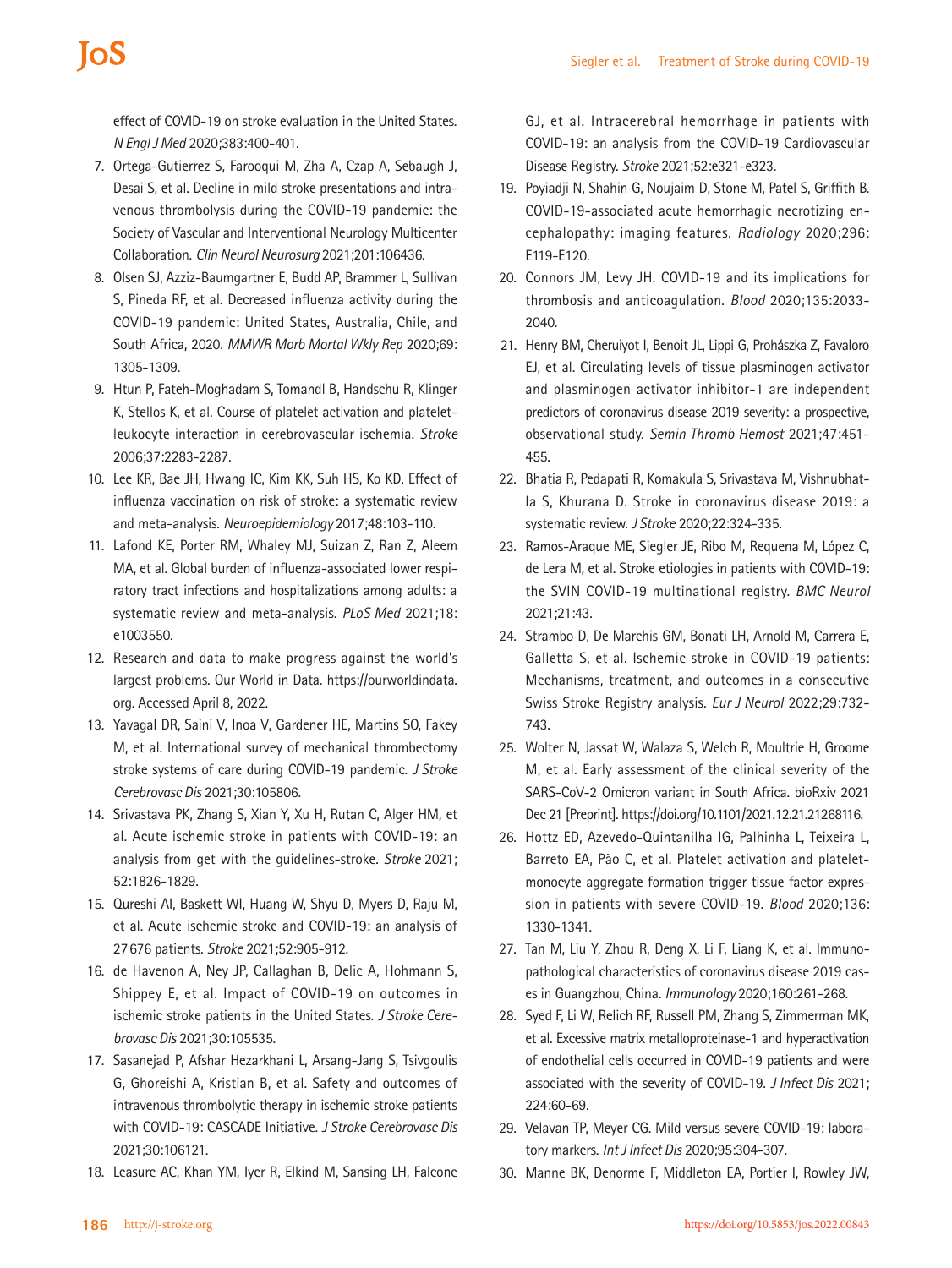Stubben C, et al. Platelet gene expression and function in patients with COVID-19. *Blood* 2020;136:1317-1329.

- 31. Yatim N, Boussier J, Chocron R, Hadjadj J, Philippe A, Gendron N, et al. Platelet activation in critically ill COVID-19 patients. *Ann Intensive Care* 2021;11:113.
- 32. Ma A, Kase CS, Shoamanesh A, Abdalkader M, Pikula A, Sathya A, et al. Stroke and thromboprophylaxis in the era of COVID-19. *J Stroke Cerebrovasc Dis* 2021;30:105392.
- 33. Bonaventura A, Vecchié A, Dagna L, Martinod K, Dixon DL, Van Tassell BW, et al. Endothelial dysfunction and immunothrombosis as key pathogenic mechanisms in COVID-19. *Nat Rev Immunol* 2021;21:319-329.
- 34. Lallana S, Chen A, Requena M, Rubiera M, Sanchez A, Siegler JE, et al. Posterior reversible encephalopathy syndrome (PRES) associated with COVID-19. *J Clin Neurosci* 2021; 88:108-112.
- 35. Smadja DM, Guerin CL, Chocron R, Yatim N, Boussier J, Gendron N, et al. Angiopoietin-2 as a marker of endothelial activation is a good predictor factor for intensive care unit admission of COVID-19 patients. *Angiogenesis* 2020;23:611- 620.
- 36. McAlpine LS, Zubair AS, Maran I, Chojecka P, Lleva P, Jasne AS, et al. Ischemic stroke, inflammation, and endotheliopathy in COVID-19 patients. *Stroke* 2021;52:e233-e238.
- 37. Varga Z, Flammer AJ, Steiger P, Haberecker M, Andermatt R, Zinkernagel AS, et al. Endothelial cell infection and endotheliitis in COVID-19. *Lancet* 2020;395:1417-1418.
- 38. Keller E, Brandi G, Winklhofer S, Imbach LL, Kirschenbaum D, Frontzek K, et al. Large and small cerebral vessel involvement in severe COVID-19: detailed clinical workup of a case series. *Stroke* 2020;51:3719-3722.
- 39. Bilaloglu S, Aphinyanaphongs Y, Jones S, Iturrate E, Hochman J, Berger JS. Thrombosis in hospitalized patients with COVID-19 in a New York City health system. *JAMA* 2020; 324:799-801.
- 40. Jiménez D, García-Sanchez A, Rali P, Muriel A, Bikdeli B, Ruiz-Artacho P, et al. Incidence of VTE and bleeding among hospitalized patients with coronavirus disease 2019: a systematic review and meta-analysis. *Chest* 2021;159:1182- 1196.
- 41. ATTACC Investigators; ACTIV-4a Investigators; REMAP-CAP Investigators, Lawler PR, Goligher EC, Berger JS, et al. Therapeutic anticoagulation with heparin in noncritically ill patients with COVID-19. *N Engl J Med* 2021;385:790-802.
- 42. Lopes RD, de Barros E Silva P, Furtado R, Macedo A, Bronhara B, Damiani LP, et al. Therapeutic versus prophylactic anticoagulation for patients admitted to hospital with COVID-19 and elevated D-dimer concentration (ACTION): an open-la-

bel, multicentre, randomised, controlled trial. *Lancet* 2021; 397:2253-2263.

- 43. REMAP-CAP Investigators; ACTIV-4a Investigators; ATTACC Investigators, Goligher EC, Bradbury CA, McVerry BJ, et al. Therapeutic anticoagulation with heparin in critically ill patients with COVID-19. *N Engl J Med* 2021;385:777-789.
- 44. INSPIRATION Investigators, Sadeghipour P, Talasaz AH, Rashidi F, Sharif-Kashani B, Beigmohammadi MT, et al. Effect of intermediate-dose vs standard-dose prophylactic anticoagulation on thrombotic events, extracorporeal membrane oxygenation treatment, or mortality among patients with COVID-19 admitted to the intensive care unit: the INSPIRATION randomized clinical trial. *JAMA* 2021;325:1620-1630.
- 45. Chatterjee S, Chakraborty A, Weinberg I, Kadakia M, Wilensky RL, Sardar P, et al. Thrombolysis for pulmonary embolism and risk of all-cause mortality, major bleeding, and intracranial hemorrhage: a meta-analysis. *JAMA* 2014;311:2414- 2421.
- 46. Harris SK, Bone RC, Ruth WE. Gastrointestinal hemorrhage in patients in a respiratory intensive care unit. *Chest* 1977;72: 301-304.
- 47. Nguyen TN, Abdalkader M, Jovin TG, Nogueira RG, Jadhav AP, Haussen DC, et al. Mechanical thrombectomy in the era of the COVID-19 pandemic: emergency preparedness for neuroscience teams. A guidance statement from the Society of Vascular and Interventional Neurology. *Stroke* 2020;51: 1896-1901.
- 48. Katsanos AH, Palaiodimou L, Zand R, Yaghi S, Kamel H, Navi BB, et al. Changes in stroke hospital care during the COVID-19 pandemic: a systematic review and meta-analysis. *Stroke* 2021;52:3651-3660.
- 49. Siegler JE, Zha AM, Czap AL, Ortega-Gutierrez S, Farooqui M, Liebeskind DS, et al. Influence of the COVID-19 pandemic on treatment times for acute ischemic stroke: the Society of Vascular and Interventional Neurology Multicenter Collaboration. *Stroke* 2021;52:40-47.
- 50. Plumereau C, Cho TH, Buisson M, Amaz C, Cappucci M, Derex L, et al. Effect of the COVID-19 pandemic on acute stroke reperfusion therapy: data from the Lyon Stroke Center Network. *J Neurol* 2021;268:2314-2319.
- 51. Fuentes B, Alonso de Leciñana M, García-Madrona S, Díaz-Otero F, Aguirre C, Calleja P, et al. Stroke acute management and outcomes during the COVID-19 outbreak: a cohort study from the Madrid Stroke Network. *Stroke* 2021; 52:552-562.
- 52. Chen Y, Nguyen TN, Wellington J, Mofatteh M, Yao W, Hu Z, et al. Shortening door-to-needle time by multidisciplinary collaboration and workflow optimization during the